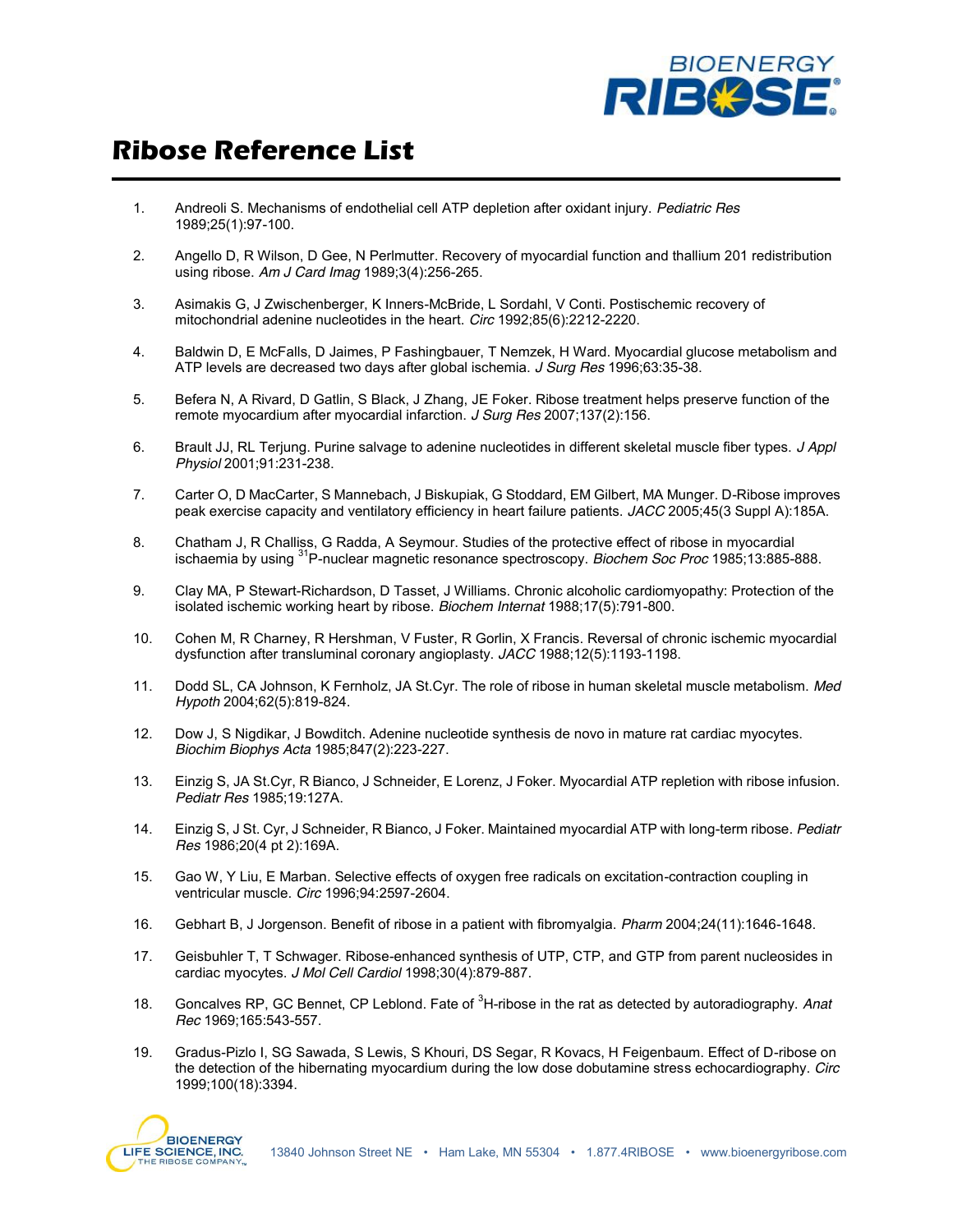

- 20. Grant GF, RW Gracey. Therapeutic nutraceutical treatments for osteoarthritis and ischemia. *Exp Opin Ther Patent*s 2000;10(1):1-10.
- 21. Griffiths JC, JF Borzelleca, J St.Cyr. Lack of oral embryotoxicity/teratogenicity with D-ribose in Wistar rats. *Food Chem Toxicol* 2007;45(3):388-395.
- 22. Griffiths JC, JF Borzelleca, J St. Cyr. Sub-chronic (13-week) oral toxicity study with D-ribose in Wistar rats. *Food Chem Toxicol* 2007:45(1):144-152.
- 23. Gross G, J Auchampac. Role of ATP dependent potassium channels in myocardial ischaemia. *Cardiovasc Res* 1992;26:1011-1016.
- 24. Gross M, S Reiter, N Zollner. Metabolism of D-ribose administered to healthy persons and to patients with myoadenylate deaminase deficiency. *Klin Wochenschr* 1989;67:1205-1213.
- 25. Gross M, B Dormann, N Zollner. Ribose administration during exercise: effects on substrates and products of energy metabolism in healthy subjects and a patient with myoadenylate deaminase deficiency. *Klin Wochenschr* 1991;69:151-155.
- 26. Haas G, L DeBoer, E O'Keefe, R Bodenhamer, G Geffin, L Drop, R Teplick, W Daggett. Reduction of postischemic myocardial dysfunction by substrate repletion during reperfusion. *Circ* 1984;70:165-174.
- 27. Harmsen E, PP de Tombe, JW de Jong, PW Achterberg. Enhanced ATP and GTP synthesis from hypoxanthine or inosine after myocardial ischemia. *Am J Physiol* 1984;246 (1 Pt 2):H37-43.
- 28. Hegewald MG, RT Palac, D Angello, NS Perlmutter, RA Wilson. Ribose infusion accelerates thallium redistribution with early imaging compared with late 24-hour imaging without ribose. *J Am Coll Cardiol* 1991;18:1671-1681.
- 29. Hellsten Y, L Skadgauge, J Bangsbo. Effect of ribose supplementation on resynthesis of adenine nucleotides after intense intermittent training in humans. *Am J Physiol* 2004;286(1):R182-R188.
- 30. Ibel H, HG Zimmer. Metabolic recovery following temporary regional myocardial ischemia in the rat. *J Mol Cell Cardiol* 1986;18(Suppl 4):61-65.
- 31. Illien S, H Omran, D MacCarter, J St. Cyr. Ribose improves myocardial function in congestive heart failure. *FASEB J* 2001;15(5):A1142.
- 32. Ingwall JS. *ATP and the Heart*. Kluwer Academic Publishers, Boston, Massachusetts. 2002.
- 33. Ingwall JS, RG Weiss. Is the failing heart energy starved? On using chemical energy to support cardiac function. *Circ Res* 2004;95(2):135-45.
- 34. Kalsi K, R Smolenski, M Yacoub. Effects of nucleoside transport inhibitors and adenine/ribose supply on ATP concentration and adenosine production in cardiac myocytes. *Moll Cell Biochem* 1998;180(1-2):193-199.
- 35. Karnicki K, C Johnson, J St. Cyr, D Ericson, G Rao. Platelet storage solution improves the *in vitro* function of preserved platelet concentrate. *Vox Sang* 2003;85:262-268.
- 36. Keith M. Increased oxidative stress in patients with congestive heart failure. *J Am Coll Cardiol*  1998;31(6):1352-1356.
- 37. Koumi S, R Martin, R Sato. Alterations in ATP-sensitive potassium channel sensitivity to ATP in failing human hearts. *Am J Physiol* 1997;272(41):H1656-H1665.
- 38. Lanoue K, J Watts, C Koch. Adenine nucleotide transport during cardiac ischemia. *Am J Physiol*  1981;24:H663-H671.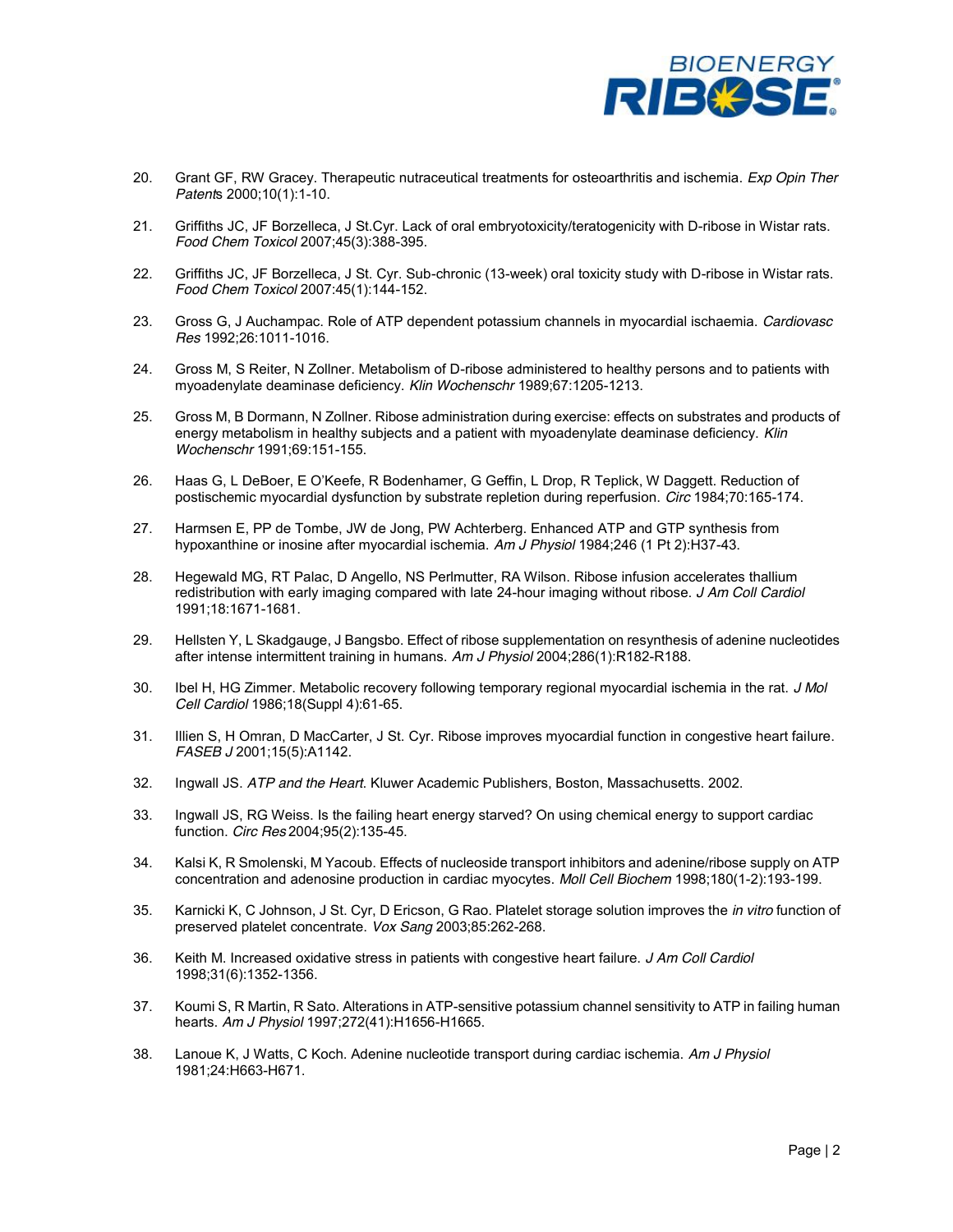

- 39. Lewandowski E, X Yu, K LaNoue, L White, C Doumen, M O'Donnell. Altered metabolic exchange between subcellular compartments in intact postischemic rabbit hearts. *Circ Res* 1997;81:165-175.
- 40. Lortet S, HG Zimmer. Functional and metabolic effects of ribose in combination with prazosin, verapamil and metroprolol in rats in vivo. *Cardiovasc Res* 1989;23:702-708.
- 41. Mahoney J, E Sako, K Seymour, C Marquardt, J Foker. A comparison of different carbohydrates as substrates for the isolated working heart. *J Surg Res* 1989;47:530-534.
- 42. Mahoney J. Recovery of postischemic myocardial ATP levels and hexosemonophosphate shunt activity. *Med Hypoth* 1990;31:21-23.
- 43. Mauser M, H Hoffmeister, C Nienaber, W Schaper. Influence of ribose, adenosine and "AICAR" on the rate of myocardial adenosine triphosphate synthesis during reperfusion after coronary artery occlusion in the dog. *Circ Res* 1985;56:220-230.
- 44. McDonagh TA, C Morrison, A Lawrence. Symptomatic and asymptomatic left-ventricular systolic dysfunction in an urban population. *Lancet* 1997;35:829-833.
- 45. Muller C, H Zimmer, M Gross, U Gresser, I Brotsack, M Wehling, W Pliml. Effect of ribose on cardiac adenine nucleotides in a donor model for heart transplantation. *Eur J Med Res* 1998;3:554-558.
- 46. Omran H, S Illien, D MacCarter, JA St. Cyr. Ribose improves myocardial function and quality of life in congestive heart failure patients. *J Mol Cell Cardiol* 2001;33(6):A173.
- 47. Omran H, S Illien, D MacCarter, JA St. Cyr, B Luderitz. D-Ribose improves diastolic function and quality of life in congestive heart failure patients: A prospective feasibility study. *Eur J Heart Failure* 2003;5:615-619.
- 48. Omran H, D MacCarter, JA St. Cyr, B Luderitz. D-Ribose aids congestive heart failure patients. *Exp Clin Cardiol* 2004;9(2):117-118.
- 49. Pasque M, T Spray, G Peliom, P van Trigt, R Peyton, W Currie, A Wechsler. Ribose-enhanced myocardial recovery following ischemia in the isolated working rat heart. *J Thorac Cardiovasc Surg* 1982;83(3):390-398.
- 50. Pasque M, A Wechsler. Metabolic intervention to affect myocardial recovery following ischemia. *Ann Surg*  1984;200:1-10.
- 51. Patton BM. Beneficial effect of D-ribose in patient with myoadenylate deaminase deficiency. *Lancet* 1982 May8;1(8280):1701.
- 52. Pauly D, C Pepine. D-Ribose as a supplement for cardiac energy metabolism. *J Cardiovasc Pharmacol Ther*  2000;5(4):249-258.
- 53. Pauly D, C Johnson, JA St. Cyr. The benefits of ribose in cardiovascular disease. *Med Hypoth* 2003;60(2):149-151.
- 54. Pauly DF, CJ Pepine. Ischemic heart disease: Metabolic approaches to management. *Clin Cardiol* 2004;27(8):439-441.
- 55. Perkowski D, S Wagner, A Marcus, J St. Cyr. Pre-surgical loading of oral d-ribose improves cardiac index in patients undergoing "off pump" coronary artery revascularization. FASEB J 2005;19(4)Part1:A695.
- 56. Perkowski D, S Wagner, A Marcus, J St. Cyr. D-Ribose improves cardiac indices in patients undergoing "off" pump coronary arterial revascularization. *J Surg Res* 2007;173(2):295.
- 57. Perkowski D, S Wagner, A Marcus, J St. Cyr. Ribose enhances ventricular function following off pump coronary artery bypass surgery. *J Alt Comp Med* 2005;11(4):745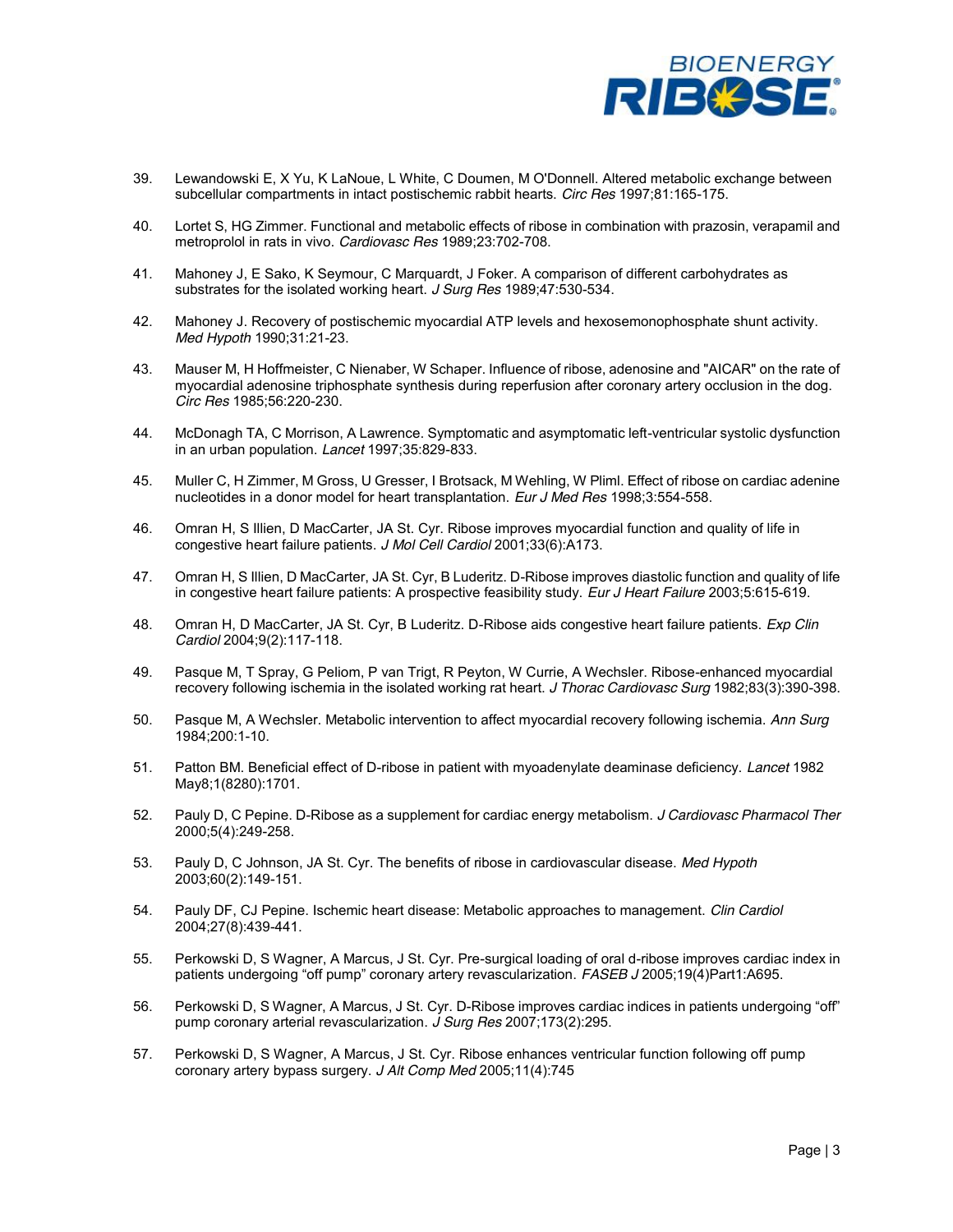

- 58. Perlmutter NS, RA Wilson, DA Angello, RT Palac, J Lin, BG Brown. Ribose facilitates thallium-201 redistribution in patients with coronary artery disease. *J Nucl Med* 1991;32:193-200.
- 59. Pliml W, T von Arnim, A Stablein, H Hofmann, HG Zimmer, E Erdmann. Effects of ribose on exercise-induced ischaemia in stable coronary artery disease. *Lancet* 1992;340:507-510.
- 60. Pliml W, T von Arnim, C Hammer. Effects of therapeutic ribose levels on human lymphocyte proliferation in vitro. *Clin Investig* 1993;71(10):770-773.
- 61. Pouleur H. Diastolic dysfunction and myocardial energetics. *Eur Heart J* 1990;11(Supp C):30-34.
- 62. Redfield MM, SJ Jacobson, JC Burnett, DW Mahoney, KR Bailey, RJ Rodenheffer. Burden of systolic and diastolic ventricular dysfunction in the community. Appreciating the scope of the heart failure epidemic. *JAMA* 2003;289(2):194-202.
- 63. Reibel D, M Rovetto. Myocardial ATP synthesis and mechanical function following oxygen deficiency. *Am J Physiol* 1978;234(5):H620-H624.
- 64. Reimer K, M Hill, R Jennings. Prolonged depletion of ATP and of the adenine nucleotide pool due to delayed resynthesis of adenine nucleotides following reversible myocardial ischemic injury in dogs. *J Mol Cell Cardiol*  1981;13:229-239.
- 65. Salerno C, M Celli, R Finocchiaro, P D'Eufemia, P Iannetti, C Crifo, O Giardini. Effect of D-Ribose Administration to a patient with inherited deficit of Adenylosuccinase. *Adv Exp Med Biol* 1998;431:177-180.
- 66. Salerno C, P D'Eufemia, R Finocchiaro, M Celli, A Spalice, C Crifo, O Giardini. Effect of D-ribose on purine synthesis and neurological symptoms in a patient with adenylsuccinase deficiency. *Biochim Biophys Acta* 1999;1453:135-140.
- 67. Sami H, N Bittar. The effect of ribose administration on contractile recovery following brief periods of ischemia. *Anesthesiol* 1987;67(3A):A74.
- 68. Schneider J, J St. Cyr, J Mahoney, R Bianco, W Ring, J Foker. Recovery of ATP and return of function after global ischemia. *Circ* 1985;72(4 pt 2):III-298.
- 69. Segal S, J Foley. The metabolism of D-ribose in man. *J Clin Invest* 1958;37:719-735.
- 70. Seifert J, A Subudhi, M-X Fu, K Riska, J John. The effects of ribose ingestion on indices of free radical production during hypoxic exercise. *Free Rad Biol Med* 2002;33(Suppl 1):S269.
- 71. Sharma R, M Munger, S Litwin, O Vardeny, D MacCarter, JA St. Cyr. D-Ribose improves Doppler TEI myocardial performance index and maximal exercise capacity in stage C heart failure. *J Mol Cell Cardiol*  2005;38(5):853.
- 72. Siess M, U Delabar, H Seifart. Cardiac synthesis and degradation of pyridine nucleotides and the level of energy-rich phosphates influenced by various precursors. *Adv Myocardiol* 1983;4:287-308.
- *73.* Skadhauge-Jensen L, J Bangsbo, Y Hellsten. Availability of ribose is limiting for ATP resynthesis in human skeletal after high-intensity training. *Med Sci Sport Exc* 2001;33(5)(Suppl1):S329.
- 74. Smolenski R, K Kalsi, M Zych, Z Kochan, M Yacoub. Adenine/ribose supply increases adenosine production and protects ATP pool in adenosine kinase-inhibited cardiac cells. *J Mol Cell Cardiol* 1998;30(3):673-683.
- 75. Smolenski R, K Kalsi, M Zynch, Z Kochan, MH Yacoub. Effects of adenine/ribose supply on adenosine production and ATP concentration in adenosine kinase inhibited cardiac cells. *Adv Exp Med Biol*  1998;431:385-8.
- 76. Smolenski R, J Jayakumar, AM Seymour, MH Yacoub. High-energy phosphate changes in the normal and hypertrophied heart during cardioplegic arrest and ischemia. *Adv Exp Med Biol* 1998;431:283-6.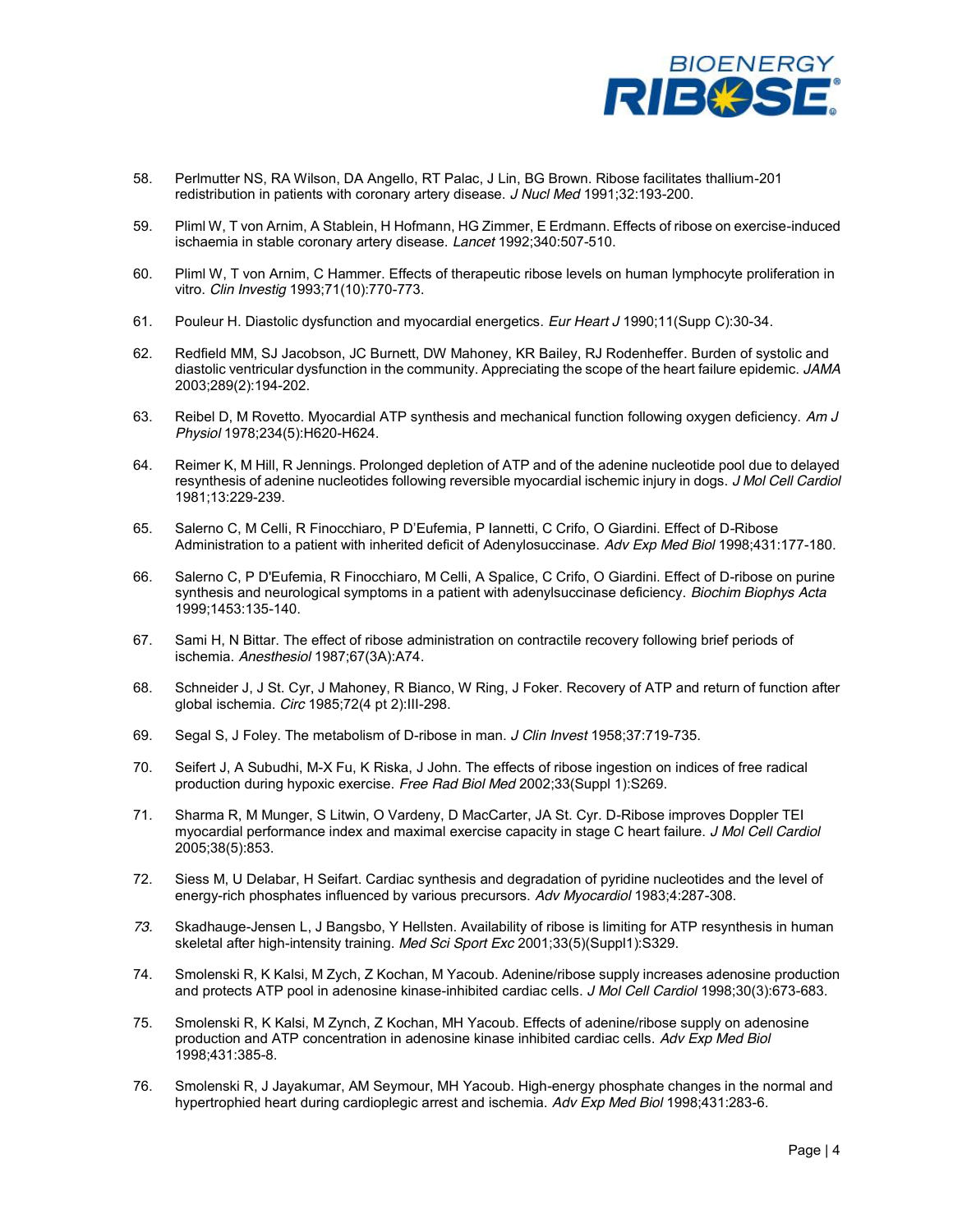

- 77. St. Cyr J, R Bianco, J Foker. Myocardial high-energy phosphate levels in cardiomyopathic turkeys. *J Surg Res* 1986;41:256-259.
- 78. St. Cyr J, H Ward, J Kriett, D Alyono, S Einzig, R Bianco, R Anderson, J Foker. Long-term model for evaluation of myocardial metabolic recovery following global ischemia. *Adv Exp Med Biol* 1986;194:401-441.
- 79. St. Cyr J, R Bianco, J Schneider, J Mahoney, K Tveter, S Einzig, J Foker. Enhanced high energy phosphate recovery with ribose infusion after global myocardial ischemia in a canine model. *J Surg Res*  1989;46(2):157-162.
- 80. Swain JL, R Sabina, P McHale, J Greenfield, E Holmes. Prolonged myocardial nucleotide depletion after brief ischemia in the open-chest dog. *Am J Physiol* 1982;242:H818-H826.
- 81. Taegtmeyer H, A Roberts, A Raine. Energy metabolism in reperfused heart muscle: Metabolic correlates to return of function. *JACC* 1985;6(4):864-870.
- 82. Taegtmeyer H, L King, B Jones. Energy substrate metabolism, myocardial ischemia and targets for pharmacotherapy. *Am J Cardiol* 1998;82(5A):54K-60K.
- 83. Taegtmeyer H. Metabolism The lost child of cardiology. *J Am Coll Cardiol* 2000;36(4):1386-1388.
- 84. Tan ZT. Ruthenium red, ribose and adenine enhance recovery of reperfused rat heart. *Coronary Artery Dis* 1993;4(3):305-309.
- 85. Teitelbaum JE, JA St.Cyr, C Johnson. The use of D-ribose in chronic fatigue syndrome and fibromyalgia: a pilot study. *J Altern Complement Med* 2006;12(9):857-862.
- 86. Tullson PC, RL Terjung. Adenine nucleotide synthesis in exercising and endurance-trained skeletal muscle. *Am J Physiol* 1991;261:C342-C347.
- 87. Tveter K, J St. Cyr, J Schneider, R Bianco, J Foker. Enhanced recovery of diastolic function after global myocardial ischemia in the intact animal. *Pediatr Res* 1988;23:226A.
- 88. Vance R, S Einzig, K Kreisler, J St. Cyr. D-Ribose maintains ejection fraction following aortic valve surgery. *FASEB J* 2000;14(4):A419.
- 89. Van Gammeren D, D Faulk, J Antonio. The effects of four weeks of ribose supplementation on body composition and exercise performance in healthy, young male recreational bodybuilders: A double-blind, placebo-controlled trial. *Curr Ther Res* 2002;63(8):486-495.
- 90. Vijay N, D MacCarter, M Washam, J St.Cyr. Ventilatory efficiency improves with d-ribose in congestive Heart Failure patients. *J Mol Cell Cardiol* 2005;38(5):820.
- 91. Wagner DR, U Gresser, N Zollner. Effects of oral ribose on muscle metabolism during bicycle ergometer in AMPD-deficient patients. *Ann Nutr Metab* 1991;35:297-302.
- 92. Wallen JW, MP Belanger, C Wittnich. Preischemic administration of ribose to delay the onset of irreversible ischemic injury and improve function: studies in normal and hypertrophied hearts. *Can J Physiol Pharmacol*  2003;81:40-47.
- 93. Ward H, J St. Cyr, J Cogordan, D Alyono, R Bianco, J Kriett, J Foker. Recovery of adenine nucleotide levels after global myocardial ischemia in dogs. *Surgery* 1984;96(2):248-255.
- 94. Williamson DL, PM Gallagher, MP Goddard, SW Trappe. Effects of ribose supplementation on adenine nucleotide concentration in skeletal muscle following high-intensity exercise. *Med Sci Sport Exc* 2001;33(5 suppl).
- 95. Wilson R, D MacCarter, J St. Cyr. D-Ribose enhances the identification of hibernating myocardium. *Heart Drug* 2003:3:61-62.